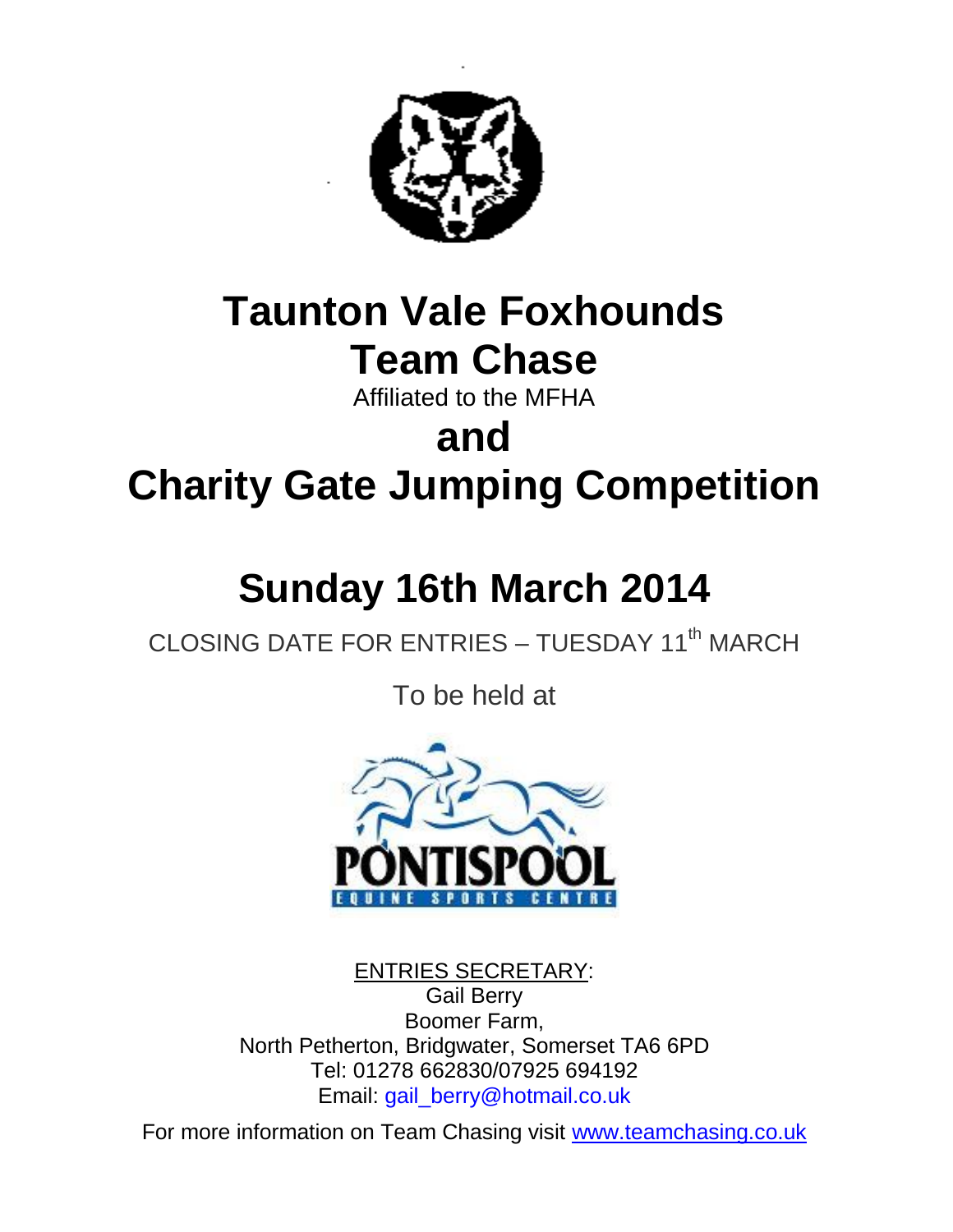# **CLASS 1 – FUN CLASS**

The course will be approximately 2.5 km with about 20 natural and fixed fences. Maximum height of fixed fences approximately 0.85m (2'9"). To be run against a bogey time based on a speed of 475 meters per minute. Competitors will not be permitted to carry stop watches.

**Prizes in kind. Rosettes to 6th place. Inter-School Section (minimum of 3 members to attend same school).**

# **CLASS 2 – CHARITY GATE JUMPING COMPETITION**

To take place on the 80 x 50m all-weather arena prior to the National Team Chase qualifier. There will be a single white gate in the middle of the arena. Entries will be taken on the day.

# **Section A** OPEN - Height starts at 3'3"

Competitors will have time to compete in this class prior to competing in the Team Chase Open Qualifier.

**Prizes:**  $1^{st}$  **£100**  $(2^{nd}$  and  $3^{rd}$  prizes subject to entries and sponsorship)

# **Section B** RESTRICTED – Height starts at 2'9"

Horses must be genuine hunters and may not have competed in an affiliated Open Team Chase, BSJA or BE competition since 1<sup>st</sup> January 2012. Competitors will have time to compete in this class prior to competing in the Intermediate Team Chase.

# **Prizes in kind.**

# **CLASS 3 – OPEN CLASS – GLOBAL RECYCLING NATIONAL TEAM CHASE QUALIFIER**

The two highest placed teams that have not previously qualified will qualify for the National Team Chase Championships to be hosted by the Heythrop, Warwickshire on 12<sup>th</sup> April 2014. The course will be approximately 3000 metres with about 24 natural and fixed fences. Speed class. Minimum height of fixed fences approximately 1.10m (3"7"). Riders to be 16 years and over.

# **Prizes: 1st £400, 2nd £200, 3rd £150, 4th £100**

## **Rosettes to 6th place**

**Special prizes:** Taunton Vale Foxhounds; Veterans (average competitor age of 40 or older); Hunt Team (competitors to be members of the same hunt). There will also be a prize to the oldest competitor completing the course.

# **CLASS 4 – INTERMEDIATE CLASS**

The course will be approximately 3 km comprising of about 22 natural and fixed fences. Maximum height of fixed fences approximately 1.10m (3"7").

# **Section A**

The entire course will be timed, the winning team having the time nearest the bogey time based on a speed of 520 metres per minute. Competitors will not be permitted to use stopwatches.

# **Prizes in Kind. Rosettes to 6th place.**

# **Section B**

Run as a speed class against the clock. The fastest team wins. Riders to be 16 years and over.

## **Prizes: 1st £150, 2nd £75, 3rd £50. Rosettes to 6th place.**

**Ian Pocock Perpetual Challenge Trophy** to the winning team.

**Special prizes:** All Ladies; Taunton Vale Foxhounds; Hunt Team; Junior (average competitor age of 21 or younger)

# **ENTRY FEES** (including medical cover)

Class 1 Entry Fee: **£80**

Class 2 Sec A & Sec B Entry Fee: **£10**

Class 3 Entry Fee: **£130**

Class 4 Entry Fee: **£100**

Entries are accepted only with full fees. To include one free programme per team. To be sent to the secretary, before the closing date **Tuesday 11 th March** (e-mail entries will only be accepted with where a cheque has been received before the entries close date of 11<sup>th</sup> March).

**Deposit on numbers**: £10.00 per team payable on the day.

Entries, if accepted after the closing date, will incur a £20 surcharge.

Car passes: Two car passes per team will be issued on receipt of SAE with entry fees.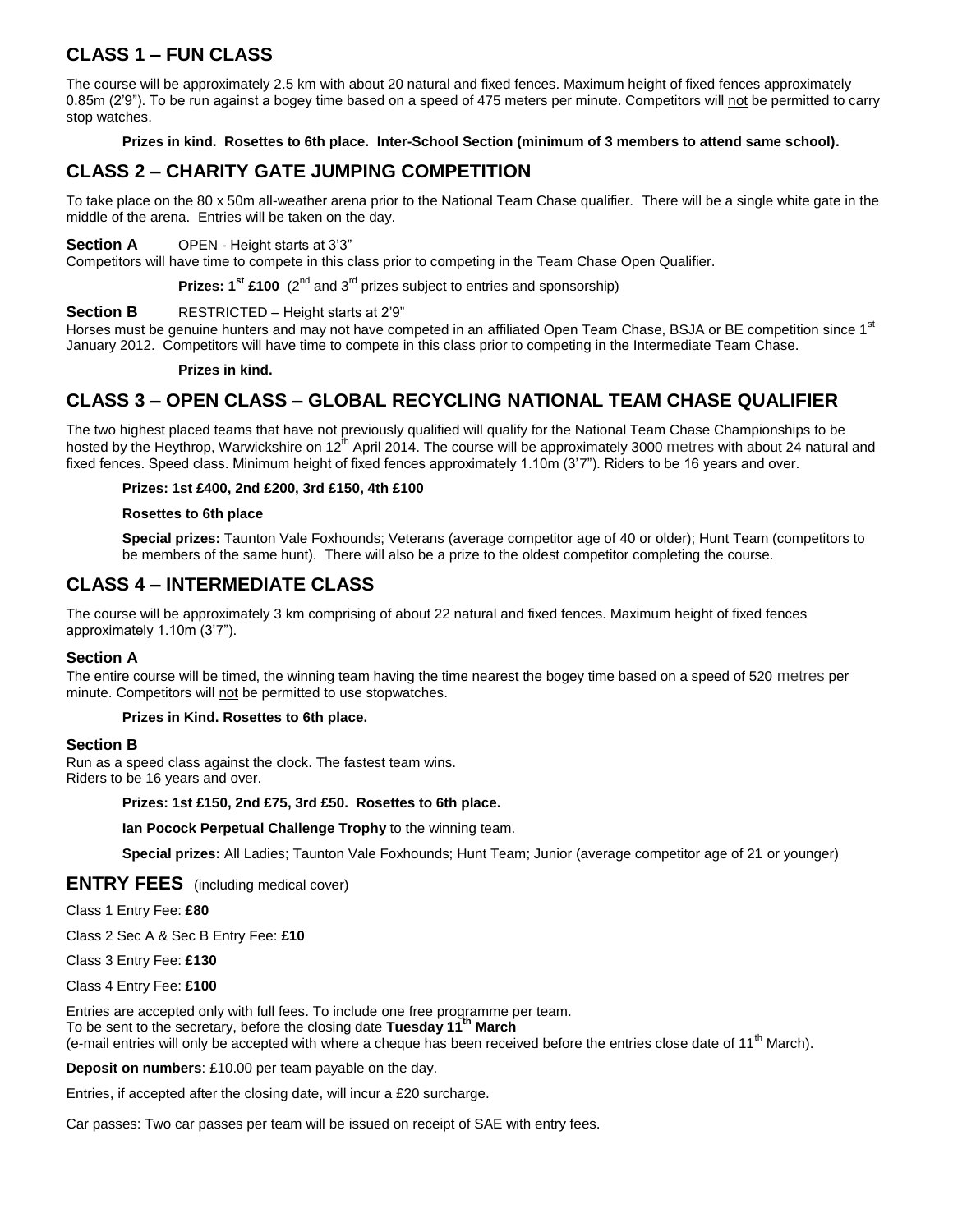# **TIMES**

Times will be posted on the website [www.pontispool.com](http://www.pontispool.com/) by 12noon Friday 14<sup>th</sup> March. Alternatively please phone the entries secretary on 01278 662830 for your times between 2 pm and 8 pm on Friday 14<sup>th</sup> March.

# **DIRECTIONS**

From Junction 25 or 26 of the M5 follow signs for Taunton, then Wiveliscombe and Norton Fitzwarren (B3227). Pass through Norton Fitzwarren then follow the brown Pontispool Farm tourist signs

# **STABLING & ACCOMMODATION**

On site stabling is available at £25 per night including straw bedding. Please telephone the Pontispool office on 01823 461196 or emai[l info@pontispool.com](mailto:info@pontispool.com) to arrange. For local accommodation telephone the Pontispool office or visit the website [www.pontispool.com](http://www.pontispool.com/)

## **SPONSORS**

The Taunton Vale Foxhounds would like to thank all those who have generously helped with the sponsorship.

## **CANCELLATION**

It is the competitor's responsibility to check that the event is still on. In the event of cancellation a notice will be posted on [www.pontispool.com](http://www.pontispool.com/)

The Course will be open for inspection from 2pm Saturday 15<sup>th</sup> March.

### **MFHA TEAM CHASE COMMITTEE**

**THE RULES** (Up-dated November 2012)

#### 1. **ACCEPTANCE OF RULES**

All Events run under the auspices of the MFHA Governing Body shall be run in accordance with these Rules and shall accept and be bound by these Rules. All competitors at such events shall also accept and be bound by such Rules. Individual events may not impose their own Rules for their event but may impose administrative regulations as they see fit.

#### 2. **RIDERS RESPONSIBILITY**

In the case of any Rule affecting riders or their horses, the rider shall be held responsible. In particular riders will be held responsible for adhering to Rules 7 (Protection), 9 (Age), 13 (Horse Welfare), 14 (Abuse of Horses), 15 (Exchanging Horses) and 20 (Personal Accident Insurance).

#### 3. **STEWARDS**

There shall be one or more Stewards appointed by each event organiser whose decision in respect of these Rules and of Discipline shall be final, except by later appeal to the Governing Body on payment of a deposit of £50. Mounted Stewards will be on the course with authority to stop any competitor continuing on an exhausted horse or ill treating their horse. If they are not obeyed the whole team may be eliminated.

#### 4. **TEAMS**

Each team shall consist of a maximum of four horses and riders and at least three horses and riders shall complete the course successfully for that team to finish. 5. **MEDICAL MATTERS**

No event shall commence unless one Doctor, two Paramedics and two Ambulances are on duty on the course. The Organisers should be aware of and adhere to the following medical safety Rules:

a) No team shall be allowed to start unless either a fully equipped Ambulance, or another Ambulance and a Doctor are available on the course (one Ambulance may have gone to hospital with an earlier casualty).

- b) The medical team should have radio links around the course to Control.
- 
- c) The medical team should be familiar with the course and know the quickest route to any part of it.<br>d) Scoop stretchers must be available on the course and at least one 4WD vehicle with driver capab d) Scoop stretchers must be available on the course and at least one 4WD vehicle with driver capable of carrying scoop stretchers should be available.<br>e) The local Accident Unit should be informed of the event and provisio
- The local Accident Unit should be informed of the event and provision for telephone contact be known.
- f) Ambulances should not be used as transport for uninjured persons.

#### 6. **CONCUSSION**

Any rider who sustains concussion shall under no circumstances compete again for at least the remainder of that day.

#### 7. **SAFETY & PROTECTION**

With effect from the beginning of the Autumn 2012 season it will be compulsory for anyone taking part in an MFHA regulated Team Chase to have a hat that has been checked and complies with the standard required by the MFHA Rules, and is colour-tagged to confirm as such. To implement this change, please note: It is compulsory for competitors to wear crash helmets to current recognised Safety Standards, and which are identified by a Team Chasing, BE, BRC, BSJA or Pony Club approved Hat Tag. I.e. Hats must meet one of the following standards:

British All PAS015, BSEN1384 or European EN1384 provided they are BSI kitemarked or SEI. American All SEI ASTM 95, ASTM F1163:2004, SNELL E2001. Australian and New Zealand All AS/NZS 3838. Competitors are strongly recommended to check their hats regularly and to replace them if damaged or following a fall. All those mounted at an event (including grooms and helpers) must wear a hard hat complying to the above standard when mounted.

All competitors must also wear a British Equestrian Trade Association (BETA) approved and appropriately labelled Level 3 body protector manufactured in the year 2000 or after. Competitors are strongly recommended to check their body protectors on a regular basis and replace them if damaged or following a fall and are advised that the body protector should impede neither flexibility nor balance.

All horses being ridden at an event, including riding in exercise areas, must be ridden in a bridle with reins directly attached to a bit or leather "D" rings or attached as per the manufacturer"s specification to a purpose designed bitless bridle (such as a mechanical or jumping hackamore, Dr Cook, Sidepull or Scawbrig).

#### 8. **ACCIDENT REPORT FORMS**

An Accident Report Form is to be given to each fence steward (blank forms available from the MFHA Office) and must be completed for any Accident and returned to the Event Secretary (or Organiser). Such completed forms must be kept by the Organiser for a period of five years, or in the case of a person under the age of 18, four years after they become 18. These forms must be made available to the Course Inspector in subsequent years.

#### 9. **RIDERS AGE AND EXPERIENCE**

 No person shall ride until they have attained the age of sixteen in any Open, Intermediate or Novice Classes which are run against the clock and all riders competing in such classes should ensure that they have had appropriate experience of cross country riding. At the discretion of Organisers riders under the age of sixteen may be permitted to compete in classes judged against the "bogey" time.

#### 10. **VETERINARY MATTERS AND PAYMENT FOR SERVICES**

There must be at least two Vets available on course at each event. The decision of the course Vet to put a horse down on humane grounds must be accepted by all competitors. Competitors will be expected to pay for any services received from the veterinary surgeon, farrier, horse ambulance, doctor or any other medical services.

#### 11. **HORSE CASUALTIES**

Organisers shall make adequate arrangements to deal with horse casualties, which will include the provision of suitable screens, a humane killer, at least one knacker wagon, and a suitable vehicle for use as a Horse Ambulance towed by a 4WD vehicle.

#### 12. **EXHAUSTED HORSES**

A nominated Steward or Stewards, who must be mounted, shall be appointed to stop unfit or exhausted horses from continuing. Such an official or officials, who must be readily identifiable, shall be appointed at every event.

#### 13. **HORSE WELFARE**

The whip should only be used for good reason, not excessively, in the right place and at the appropriate time. Spurs must not be used to reprimand a horse and a bit should never be used to abuse or reprimand a horse. Horses competing in Intermediate and Open Classes must be five years old or over.

#### 14. **ABUSE OF HORSES**

Any act or series of actions, which in the opinion of the Stewards constitutes abuse of a horse shall be considered to be a breach of these Rules and will incur elimination.